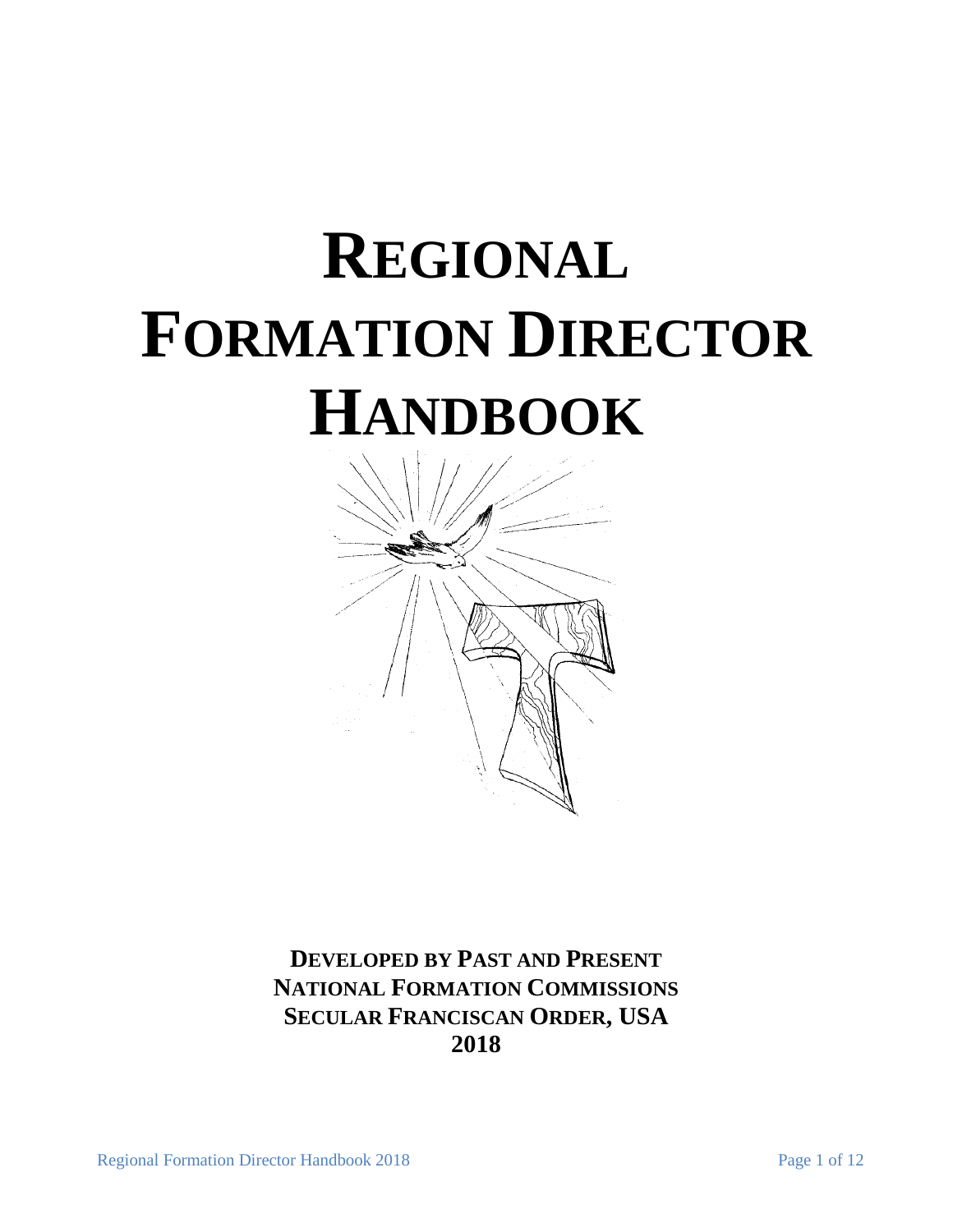# **RESOURCES FOR REGIONAL FORMATION DIRECTORS**

The National Formation Commission suggests that each new Regional Formation Director be given the following resources. New Regional Formation Directors should be advised that these resources are the property of their Region and should be passed along to their successors.

- 1. Essential Documents of the Secular Franciscan Order (Revised 2014)
- 2. For Up to Now: Foundational Topics for Initial Formation (FUN) Manual (IQ printing\*)
- 3. Franciscan Journey (Lester Bach, OFM Cap., Smoky Valley Printing\*)
- 4. Regional Formation Director Handbook (Revised 2018)
- 5. Formation Resource Manual (OFS-USA Website— See the Formation tab)
- 6. Guidelines for Initial Formation (Smoky Valley Printing\*)
- 7. Elements of Initial Formation (Smoky Valley Printing\*)
- 8. Regional Formation Manual (See page 5 of this Handbook)
- 9. Regional Directory
- 10. Regional Guidelines
- 11. Handbook for Secular Franciscan Servant Leadership (Smoky Valley Printing\*)
- 12. Franciscan Family Connections (Smoky Valley\*)

*\*Ordering information can be found on the OFS-USA Website [https://secularfranciscansusa.org/sources-for-secular-franciscan-books-and](https://secularfranciscansusa.org/sources-for-secular-franciscan-books-and-supplies/)[supplies/](https://secularfranciscansusa.org/sources-for-secular-franciscan-books-and-supplies/)*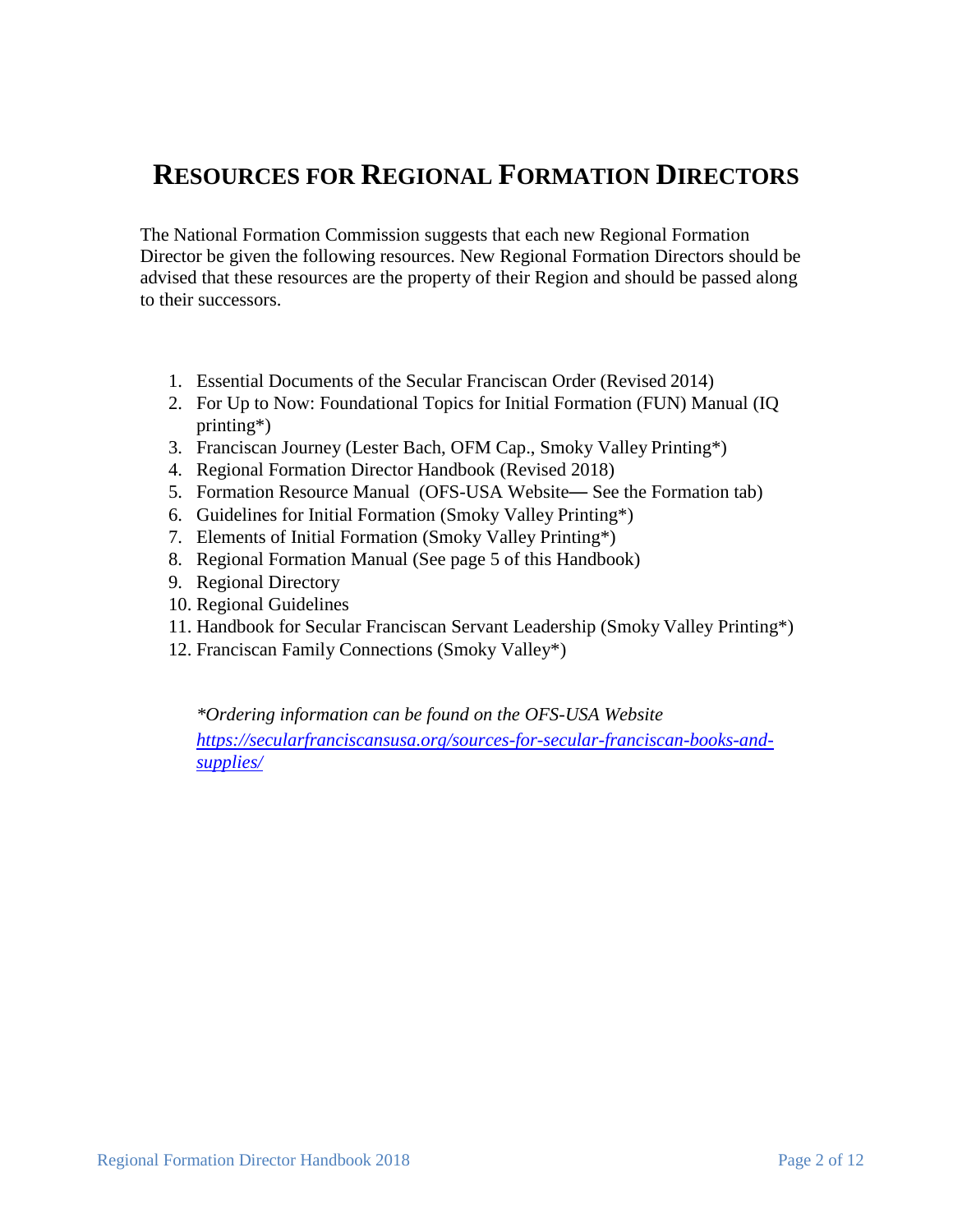# **RESPONSIBILITIES OF THE REGIONAL FORMATION DIRECTOR**

Thank you for answering the call to servant leadership as a Regional Formation Director in the Secular Franciscan Order. This handbook, along with the "For the Formator" section of the "For Up to Now" (FUN) manual outlines your responsibilities.

# **Initial Tasks**

- 1) Examine your commitment to the Secular Franciscan way of life and continue to do so on a daily basis. It is only from the foundation of prayer, fraternal relationship and personal dedication to the Franciscan life that you can be an effective minister of formation.
- 2) Be informed. Take advantage of the many resources that will be given to you by the National Formation Commission and your Region. Refer to the "Resource List for Regional Formation Directors." on page two of this handbook. If you are not given these materials, please request them.
- 3) Read and become very familiar with those articles in the Rule, the General Constitutions, the National Statutes and your Regional Guidelines that deal with formation. The books, *Guidelines for Initial Formation* and *Elements of Formation*, are excellent in helping you understand the foundations of formation. Read and study thoroughly *For Up to Now: Foundational Topics for Initial Formation (FUN) Manual,* as well as the *Guidelines for Initial Formation.* Become familiar with your Regional Formation Manual. If you have questions or need support, please call on a member of the National Formation Commission.
- 4) Review the following job description, which is in six parts:
	- *A. Relationship with the National Formation Commission*
	- *B. Relationship with the Regional Council*
	- *C. Relationship with the Regional Spiritual Assistant(s)*
	- *D. Relationship with the Formation Team*
	- *E. Relationship with the Local Fraternities*
	- *F. Goals, Objectives and Long-range planning*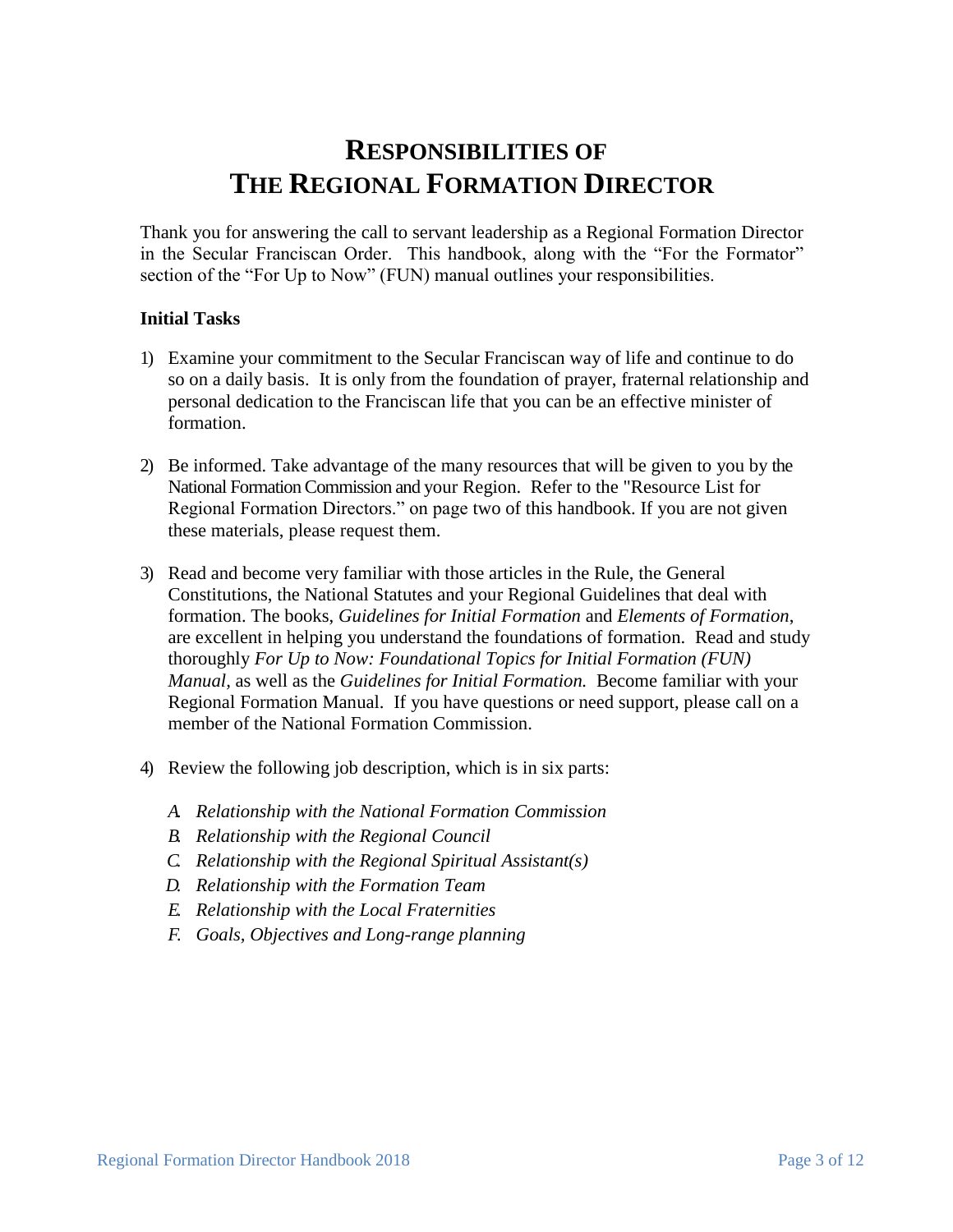# **REGIONAL FORMATION DIRECTOR JOB DESCRIPTION**

#### *A. Relationship with the National Formation Commissioners*

#### **Relationship with the National Formation Commission**

The National Formation Commission (NFC) is a group of Secular Franciscans appointed by the National Executive Council to help "form the formators" and provide resources for both initial and ongoing formation. This commission meets regularly in order to achieve its goals. They develop publications, facilitate workshops, and stay in communication with all Regional Formation Directors (RFDs). Each Region is assigned a member of the commission to be its contact person. This person stands ready to give you support, help and encouragement.

All Regional Formation Directors (RFDs) who are part of the National Fraternity of the Secular Franciscan Order in the United States (OFS-USA) are welcomed into a community of their peers. Interaction among this group of national RFDs is encouraged. Gatherings of the national RFD community are organized by the NFC.

#### **Communication / NAFRA-FORM List Serv**

Communication between the NFC and RFD's is extremely important, and internet access is vital. All RFDs are added to our National Formation "Listserv" called NAFRA-FORM. This listserv allows the NFC to easily provide information to all RFDs as a group. It also allows our RFDs to communicate easily with each other. Utilize the NAFRA-FORM listserv - when you need a question answered or you are looking for a particular book or article, the answer is just an email away.

Remember that you are the liaison between the NFC and your Region. It is your responsibility to communicate information from the NFC to your Regional Fraternity Council and to Local Fraternity Formation Directors. The National Formation Commission will keep you informed on a regular basis regarding updates, new resources, and opportunities to attend national workshops. It is your responsibility to review all communications from the NFC, and respond, as needed, in a timely manner.

# *B. Relationship with the Regional Council*

#### **Serving as a Member of the Regional Executive Council**

You were either appointed or elected to be a member of your Regional Executive Council (REC). You will be attending REC meetings and working with your fellow council members to meet the needs of your regional fraternity. Be mindful that you work collaboratively with the council - you do not work independently. Decisions on formation are made in collaboration with the REC. Bring your ideas and share your goals with the REC; be open to their suggestions and fraternal evaluation. Bring to the attention of the REC any local fraternity formation issues or shortcomings of which you are aware, and work together with the REC to resolve them.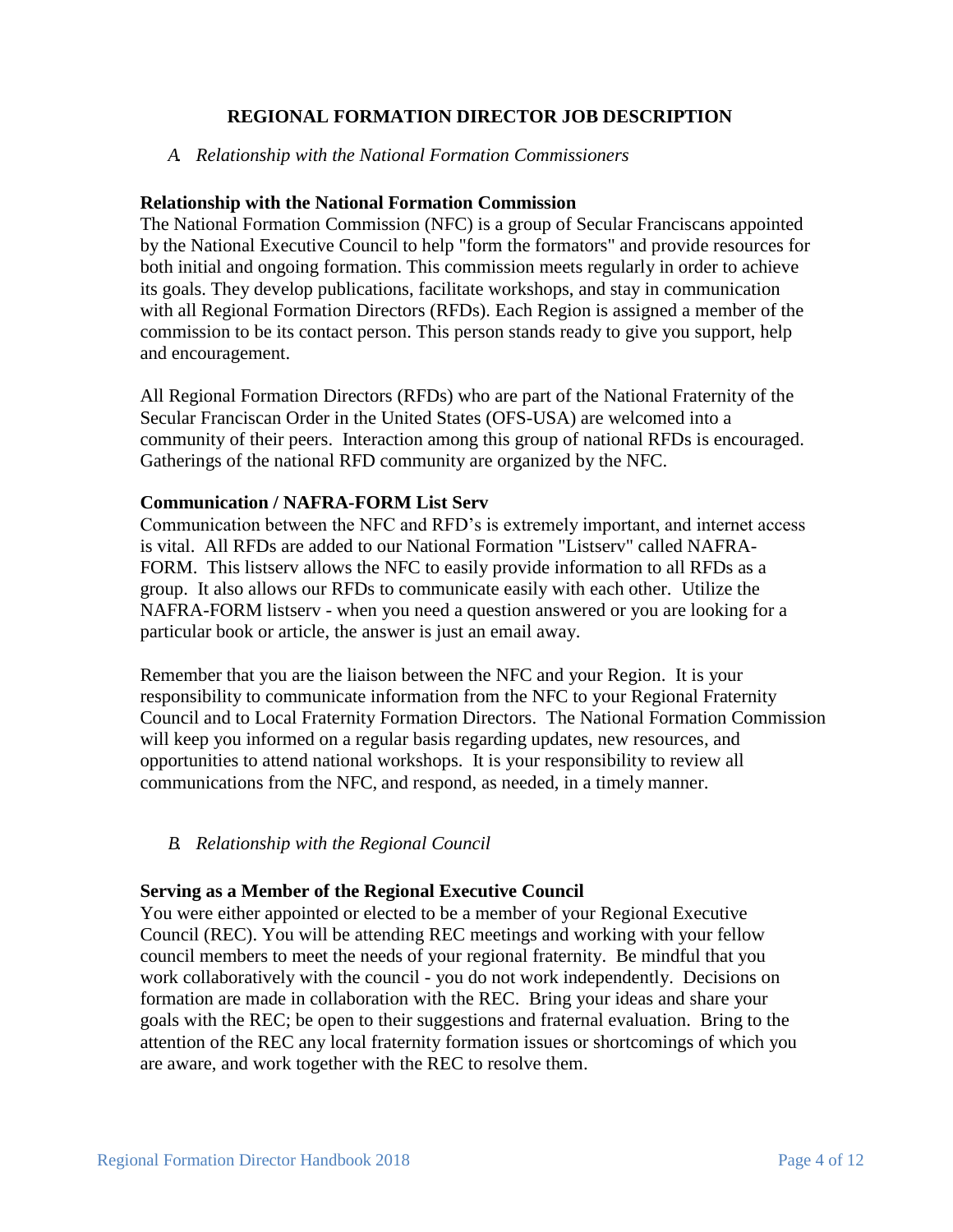# **Regional Formation Manual**

Each Region is encouraged to have a Regional Formation Manual which gives formation guidelines for your Region. If this manual does not exist in your Region, it is recommended that you develop one. There are excellent manuals available that can serve as a model. Please forward a copy of your Regional Formation Manual to the National Formation Commission.

#### **Providing Ongoing Formation at the Regional Level**

The Regional Formation Director insures that ongoing formation is presented at all Regional gatherings. This does not mean that you personally present the formation material or facilitate the discussion. You certainly may be a presenter; however, you should also rotate this responsibility to others who are gifted in this area. It is also important to utilize your Regional Spiritual Assistant. There are many ways to provide formation. Ask other RFDs for ideas. What is important is that at every OFS gathering an opportunity be given to expand our knowledge and share our experiences of living the Franciscan charism. The length of time given to ongoing formation varies depending on the length of time the group is together and the purpose of that particular event.

# **Reporting to the Regional Fraternity Council**

The Regional Formation Director prepares and presents an annual report to the full Regional Council. This report should include a review of the past year's activities; your accomplishments and successes; the state of formation in the local fraternities; and goals for the upcoming year.

*C. Relationship with the Regional Spiritual Assistant(s)*

# **Relationship with the Regional Spiritual Assistant(s)**

It is vital that you develop a good working relationship with your Regional Spiritual Assistant(s) (RSA) who is a major agent of formation. Consult with your RSA on formation matters. Keep him or her visible on the formation scene in the Region. You share responsibility with your RSA for the formation that is taking place in your Region – and this includes awareness of the initial formation that is taking place in every local fraternity within your Region.

#### *D. Relationship with the Formation Team*

#### **The Formation Team**

Although you work with the entire Regional Executive Council (REC) in the area of formation, you should also develop a Formation Team to assist you in carrying out your responsibilities. Formation Team Members also gain valuable experience and leadership skills, which may benefit the Region or National Fraternity in the future. As Regional Formation Director you are the coordinator of the team's efforts.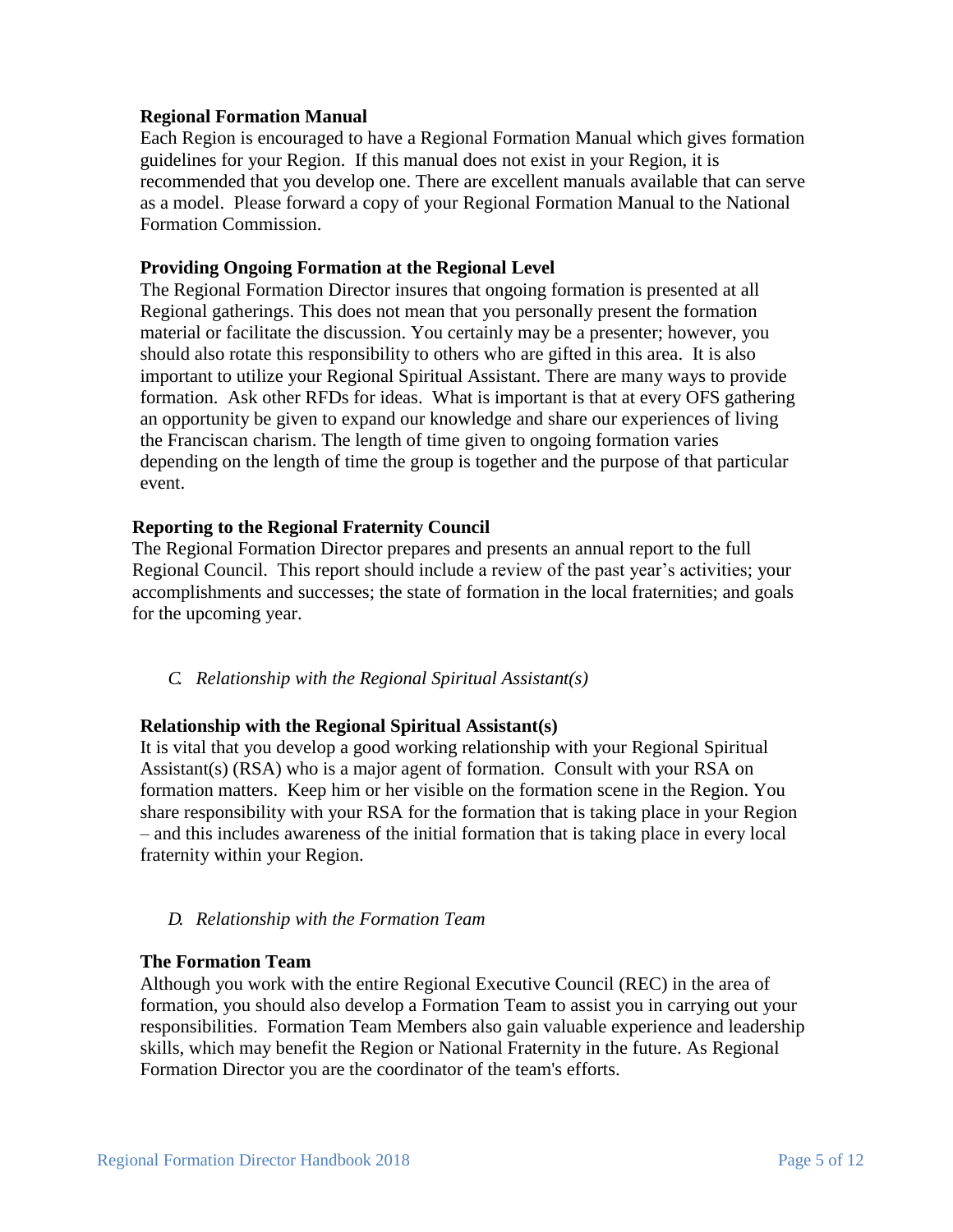The Regional Formation Team works collaboratively in meeting the goals of the region regarding formation. This might entail:

- facilitating communication among local formation directors in a given area
- planning discernment and commitment retreats
- organizing various regional formation workshops
- developing materials for local formation directors
- giving attention to the unique needs of the newly professed

For more information on Formation Teams see the special section on pages  $8 - 10$ .

# *E. Relationship with the Local Fraternities*

# **Communication with Local Fraternities**

It is imperative that the Regional Formation Director (RFD) and/or team members maintain regular communication with Local Fraternity Formation Directors by way of personal visits, phone calls, and emails. Through mailings or by way of the Regional Newsletter share ideas for formation, book reviews or articles of interest. During your term you, or a member of your formation team, should visit with every local formation director in your Region. Building relationship is the key to good communication. It is important that the local formation directors experience you as a brother or sister who is willing to provide help and guidance.

# **Support and Evaluation**

The Regional Formation Director (RFD) makes certain that each local fraternity has a copy of the Regional Formation Manual. The RFD insures that the local fraternity is using this manual and implementing the guidelines it contains. Through personal contact and/or a questionnaire, explore the program for initial and ongoing formation in each local fraternity. Evaluate local formation programs in light of national formation norms (FUN Manual). Offer encouragement, and when appropriate, make suggestions, keeping in mind the unique characteristics of each fraternity and the diversity of its members.

# **Regional Gatherings for Local Fraternity Formation Directors**

The Regional Formation Director (RFD) should coordinate gatherings of Local Formation Directors on an annual basis for the purpose of a workshop or a retreat. These gatherings provide a way for Local Formation Directors to build relationships among themselves for ongoing support and encouragement.

# **Additional Responsibilities:**

- Ensure that pertinent information from the National Formation Commission is shared with the local fraternities.
- Review each local fraternity Visitation Report and inquire as to any formation issues that arose during the Visitation.
- Immediately after an election in a Local Fraternity, the RFD or team member contacts the new Local Formation Director to provide orientation and help them adapt to their new responsibilities.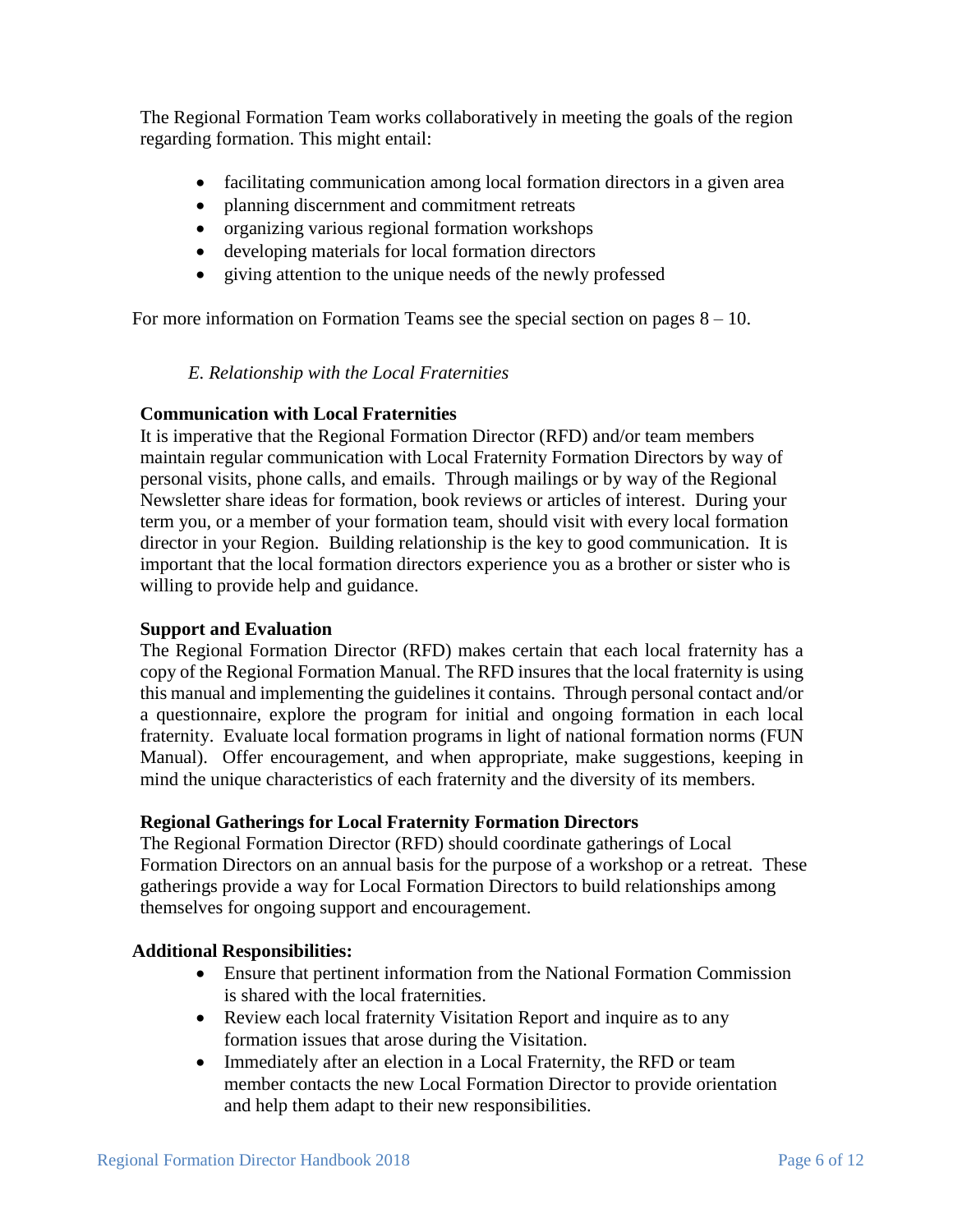# **Inter-Fraternity Events**

The Regional Formation Director, in collaboration with the formation team, organizes Regional events for all those in initial formation within the region. This may be done by grouping together Local Fraternities in close proximity to one other, or in other creative ways. These gatherings enhance the formation experience of those involved and enhance the "sense of belonging" to something beyond the local fraternity. The RFD should coordinate Discernment Retreats and Days of Recollection for those in the Region who are progressing from Inquiry to Candidacy and from Candidacy to Profession. RFDs are encouraged to give special attention to the newly professed by coordinating inter-fraternity days of ongoing formation for this purpose.

*E. Long-range Planning*

# **Setting Goals / Calendar**

It is helpful for Regional Formation Directors to work with the Regional Council in setting goals to achieve the tasks given in this job description. When needs are many, it is important to prioritize and set realistic, achievable goals. One example might be setting up a calendar with the goal of being in contact with local fraternity formation directors on a monthly basis.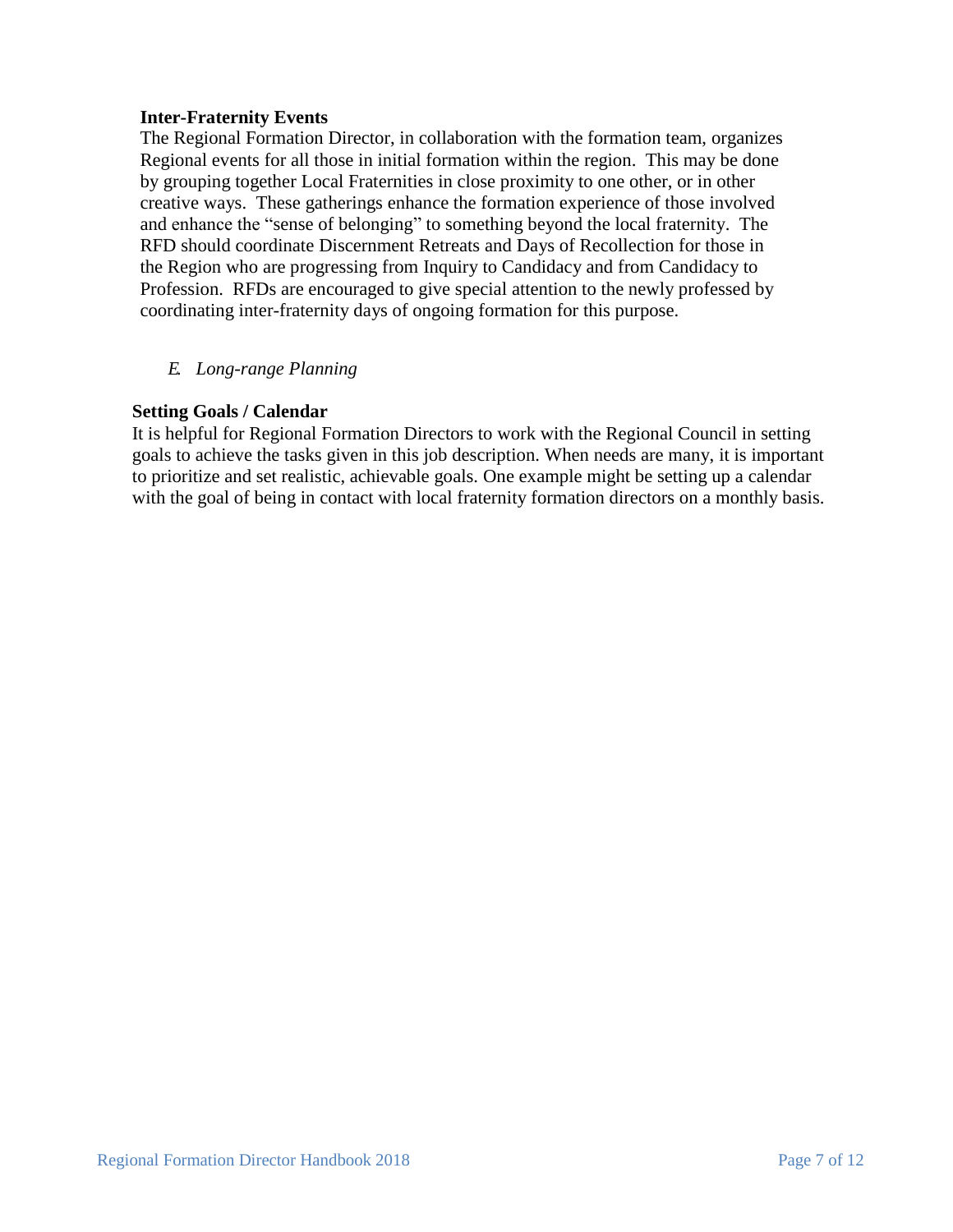#### **FORMATION TEAMS**

Written by Anne H. Mulqueen, OFS, 2005

Definition of Formation Team

- two or more persons who work together on common formation goals
- who understand they must work in harmony to accomplish these goals

Formation Team's Objective - three major parts:

- 1. Intent:
	- a. Why we come together
	- b. Who we are serving
	- c. Why we are doing what we do
	- d. Basically, the intent is the formation team's "Mission and Goals Statement"
		- i. Advise and Consult (whom)
		- ii. Pay particular attention to (what)
		- iii. Identify
		- iv. Develop
		- v. Provide
- 2. Process:
	- a. How are we going to do it?
		- i. By creating a non-threatening atmosphere where honest communication is valued and all members feel safe
		- ii. Where everyone clearly understands the common goals; that is, what is to be accomplished
		- iii. Where everyone's responsibilities are defined
		- iv. Where there is freedom to create new ideas or to build on existing ones
		- v. Where, if a mistake occurs, it is tactfully pointed out
- 3. Relationships:
	- a. What are ground rules for interacting as a team?
		- i. A high level of interdependence exists
		- ii. Trust and mutual respect are present

iii. Team members have good people skills and are committed to the team approach

iv. They civilly and respectfully suggest correction and accept correction

v. They are willing to see a different perspective and, better yet, seek out others' perspectives

vi. They are willing to take risks and dream big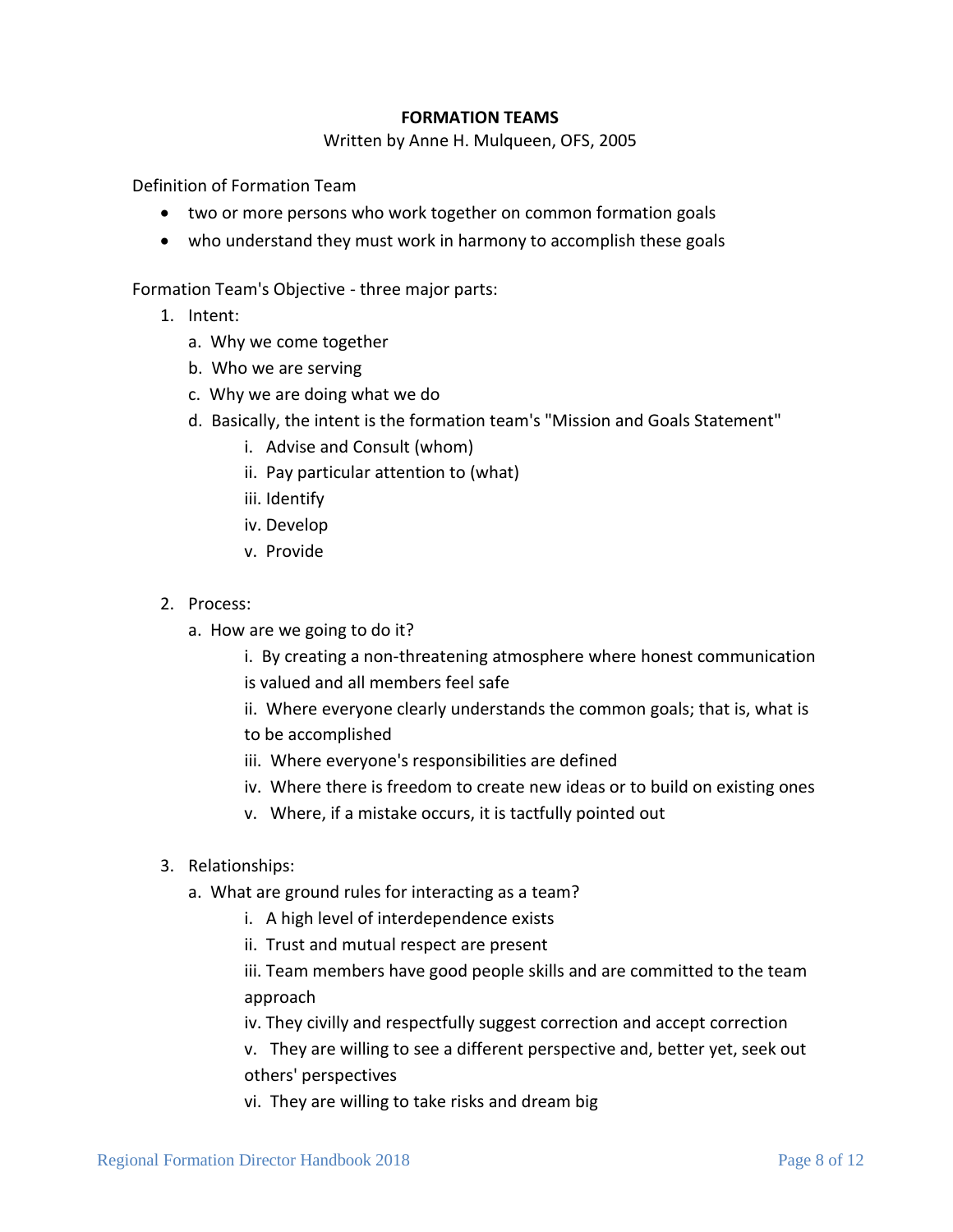4. Conclusion:

a. It is important to remember that everyone has a unique focus—his or her way of doing things— they're not wrong; they're just different

- b. People function best when acting from who they are; when they are authentic
- c. Key Word to Remember: RESPECT

#### **SELF-EXAMINATION OF YOUR FORMATION CONSCIENCE**

- 1. Start with yourself
	- What do you like to contribute?
	- What are your personal biases?
	- Are you attending to your own ongoing formation?
- 2. Teamwork requires some compromise. Identify your real priorities.
	- What's most important to you?
	- What are you willing to negotiate?
- 3. Help your team develop

--As problems occur, use knowledge of personality differences to identify sources and solutions to problems

--Also, apply knowledge of personality to relationship issues and problemsolving issues

--Make sure the right person with the right gifts gets to do the job --Laugh at your differences instead of being annoyed by them

#### **EFFECTIVE FORMATION TEAMS**

- Allow each member to provide knowledge and skills
- Learn how to manage conflict
- Evaluate the performance of the group
- Provide feedback and support to the group
- Put group harmony above individual needs
- Are flexible and open to others' experiences and ideas
- Consciously include persons who have talents and skills associated with different personality types
- Are able to fulfill the intent or tasks associated with the mission and goals.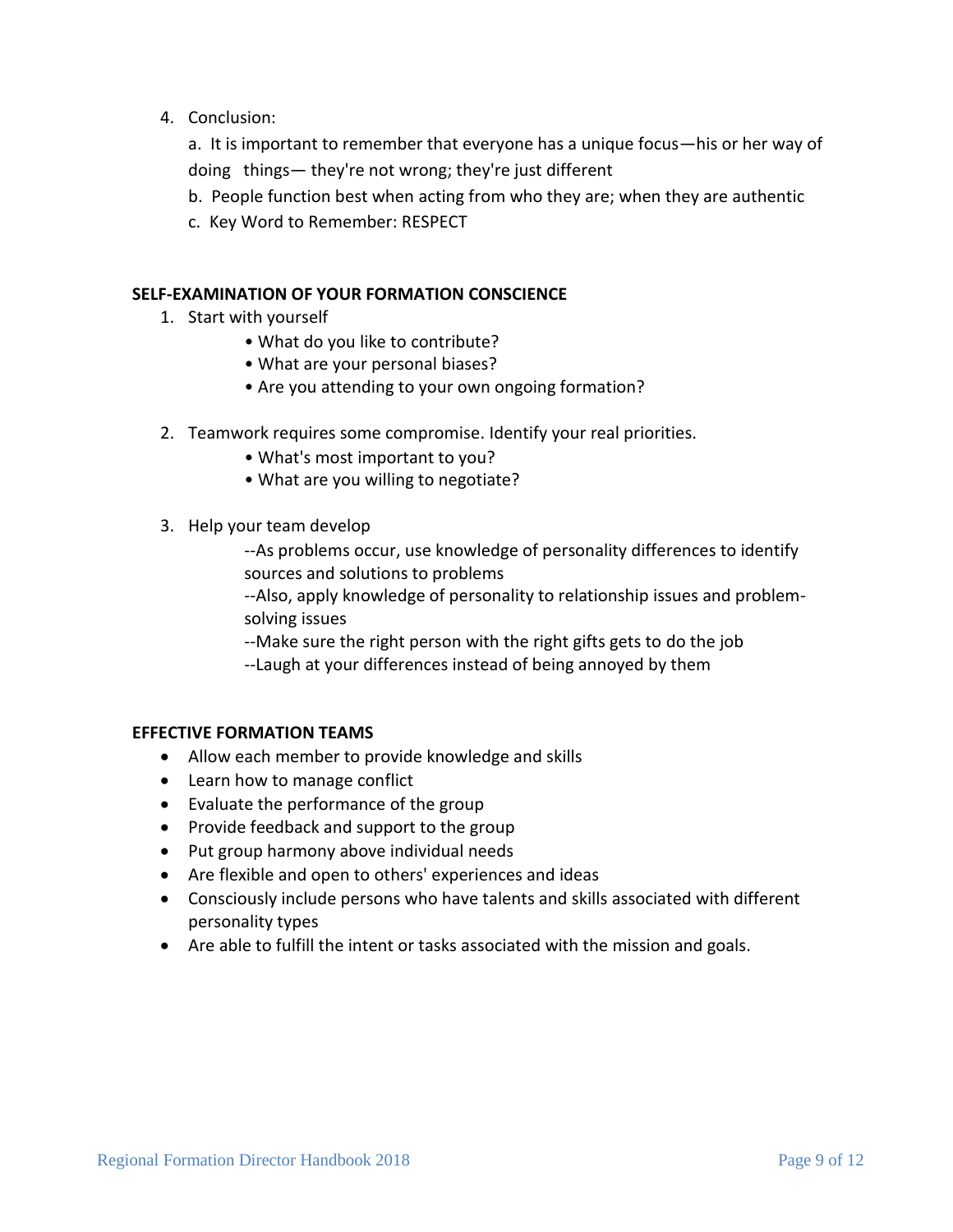#### **CHECKLIST FOR AN EFFECTIVE FORMATION TEAM**

- Are the formation team's goals being met?
- Is each member actively participating?
- Is feedback asked for and freely given?
- Is the entire formation team involved in decision making?
- Is respect and trust evident in inter-personal relationships?
- Is conflict suppressed or expressed? How is it expressed?
- Do members freely share their talents, skills, knowledge and experiences?
- When they share the above, are they used when appropriate?
- Is risk-taking encouraged?
- When mistakes are made, are they treated as a source of learning or a reason for criticism?

Remember: Reasonable people can hold very different opinions. Coming to agreement can "form" a formation team.

# **WE ARE FORMATORS**

Written by Jan Parker OFS, 2011

#### **We are Formators**

- We fell in love, and through ongoing formation we learn what love is all about.
- We continue to love, in spite of all that love costs.
- We are Servant Leaders we are called, we answer, we stand ready.
- We very humbly offer ourselves as an agent of formation.
- We break open the Word, and break open the formation process with those in formation.
- We share our gifts, and invite others to share their gifts, on this formation journey.
- We witness conversion within ourselves and within those we journey with.
- We witness the bonding that happens when another discovers and understands.
- We help others to see their call, so that they can proclaim, "This is who I am!"
- We accept that God is "the big mystery" and we are the "little mystery". Through formation we learn to live the mystery and help others to do the same.
- We are respectful of the movement of the Holy Spirit in each person.
- We know love when we see it, feel it, experience it.
- We speak of love by the way we live.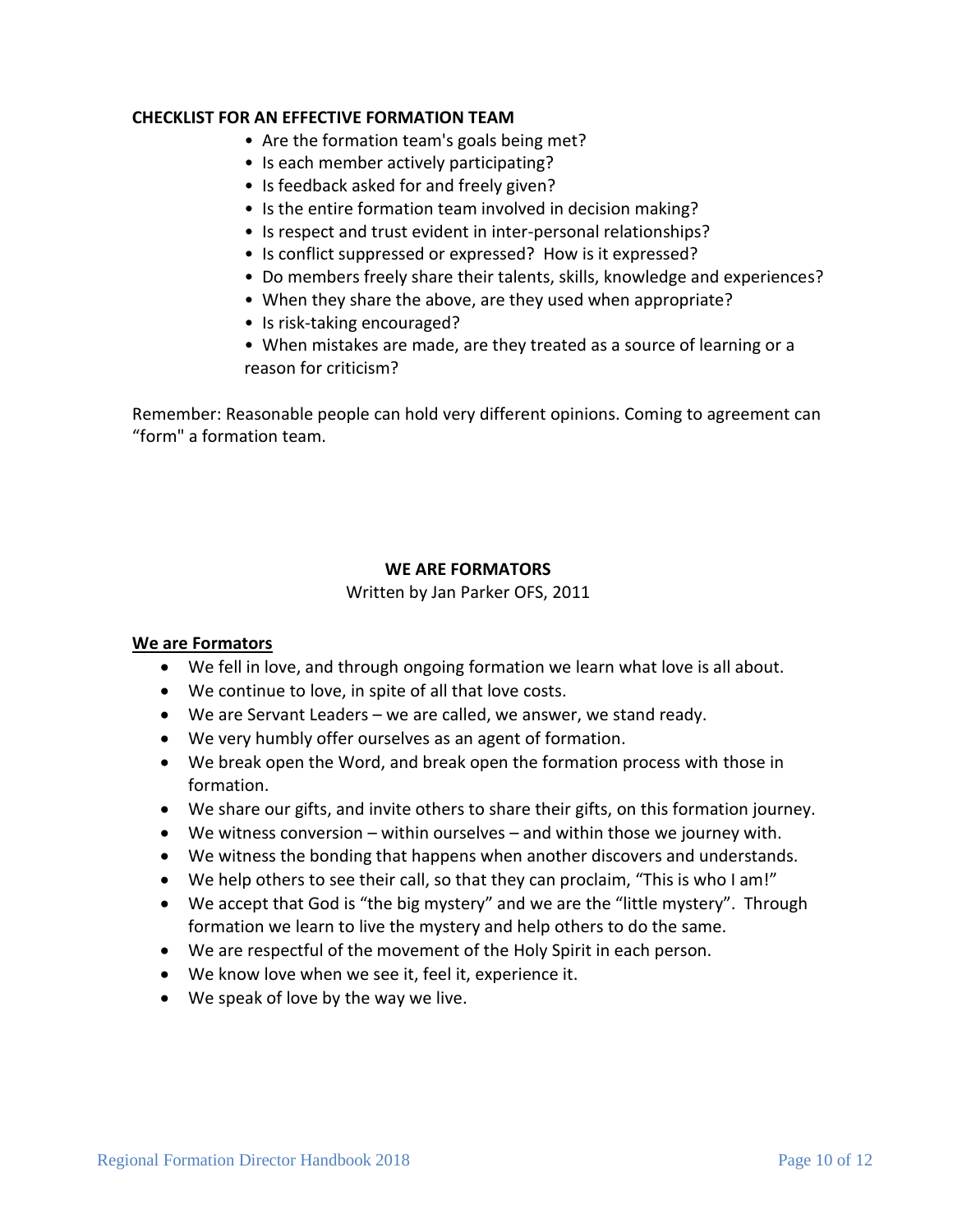# **A Formator**

- Is convinced of the validity of the Franciscan evangelical way of life, attentive to the life of the Church and of society, has a broad and encompassing vision, is open to dialogue, and ready to give and receive help and collaboration
- Is a fully formed Secular Franciscan, possessing the knowledge, but aware that all of us are "works in progress"
- Is committed to service, holds oneself available and responsible in relation to each brother and sister and to the fraternity
- Does not try to do this ministry alone
- Coordinates the efforts of the team, and asks for feedback from the Council and Fraternity
- Sees to the spiritual and technical preparation and animation of formation meetings; seeks to inspire by their own witness
- Helps others see the significance of their call
- Makes the commitment of time, is organized and prepared
- Understands and appreciates adult learning
- Possesses good communication skills especially listening, reflecting
- Understands that growth is possible, but perfection belongs to God
- Practices ongoing daily conversion, and never lets their work extinguish the spirit of prayer and contemplation
- Trusts, hopes, believes, endures

# **Quotes to Encourage and Challenge Us** *From Members of the 2008 Presidency Formation Commission*

"Formation is the transmission of emotions, vital knowledge, vibrations coming from real living experiences which involve our whole being. It's not just reading."

"Inside this irrevocable and fully comprehensive vocation is contained God's entire project on each one of us. There is a progressive clarification of God's project in our life: as we grow the further specifications of our vocation become evident."

"We can no longer afford to accept programs which settle for a bare smattering of notions to enter the Order, though seasoned with a healthy pinch of 'Franciscan devotions'. We cannot settle for the bare minimum. We must shun superficiality, carelessness, living from day to day without adequate preparation and most of all we must aim at living what we transmit and transmit what we live with love and passion."

"Formation does not consist in just sending or having "material". Don't confuse 'formation' with "Formation Materials."

"The Children of Francis must continue his mission."

"If we understand our Vocation, Charism and Mission we will better be able to help others discern theirs."